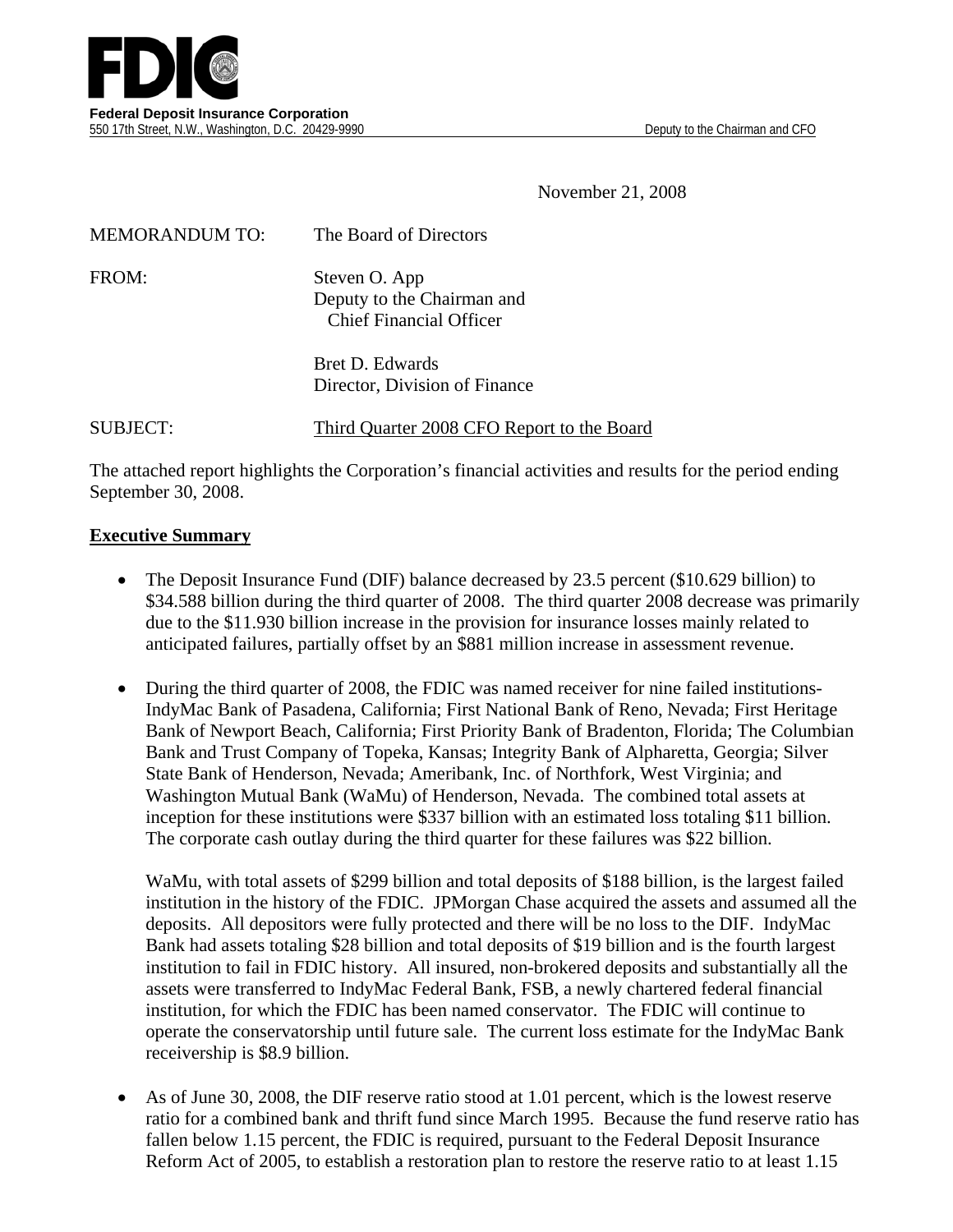percent no later than five years after the establishment of the plan. As part of the plan, the Board proposes to increase assessment rates by 7 basis points uniformly, from a range of 5 to 43 basis points to a range of 12 to 50 basis points, for the first quarter 2009 insurance coverage only. Beginning with the second quarter 2009 coverage, the initial assessment rates would range from 10 to 45 basis points. In addition, the FDIC is proposing several adjustments, related to unsecured debt, secured liabilities, and brokered deposits that are designed to ensure that riskier institutions will bear a greater share of the proposed increase in assessment rates, thereby reducing the subsidization of riskier institutions by safer ones.

• For the nine months ending September 30, 2008, Corporate Operating and Investment Budget related expenditures ran below budget by 4 percent (\$32 million) and 14 percent (\$3 million), respectively. The variance with respect to the Corporate Operating Budget expenditures was primarily the result of lower spending for contractual services in the Ongoing Operations component of the budget through the third quarter.

The following is an assessment of each of the three major finance areas: financial statements, investments, and budget.

| <b>Trends and Outlook</b> |                                                                            |  |  |  |  |  |  |  |  |  |
|---------------------------|----------------------------------------------------------------------------|--|--|--|--|--|--|--|--|--|
| <b>Financial Results</b>  | Comments                                                                   |  |  |  |  |  |  |  |  |  |
| I. Financial              | On October 13, 2008, a systemic risk determination was invoked by the      |  |  |  |  |  |  |  |  |  |
| <b>Statements</b>         | Secretary of the Treasury (in consultation with the President) following   |  |  |  |  |  |  |  |  |  |
|                           | recommendation of the Boards of the FDIC and the Federal Reserve. A        |  |  |  |  |  |  |  |  |  |
|                           | systemic risk finding is invoked when it is determined that the failure of |  |  |  |  |  |  |  |  |  |
|                           | an institution or institutions could threaten the stability of the entire  |  |  |  |  |  |  |  |  |  |
|                           | financial system. In response to this finding, the FDIC implemented the    |  |  |  |  |  |  |  |  |  |
|                           | Temporary Liquidity Guarantee Program (TLGP) as part of a larger           |  |  |  |  |  |  |  |  |  |
|                           | government effort to strengthen confidence and encourage liquidity in      |  |  |  |  |  |  |  |  |  |
|                           | the nation's banking system. For participating entities, the program       |  |  |  |  |  |  |  |  |  |
|                           | provides guarantees for certain senior unsecured debt of insured           |  |  |  |  |  |  |  |  |  |
|                           | depository institutions and certain holding companies; and provides        |  |  |  |  |  |  |  |  |  |
|                           | unlimited coverage for noninterest-bearing transaction accounts held by    |  |  |  |  |  |  |  |  |  |
|                           | insured depository institutions through December 31, 2009. The TLGP        |  |  |  |  |  |  |  |  |  |
|                           | Final Rule was issued on Friday, November 21, 2008.                        |  |  |  |  |  |  |  |  |  |
|                           |                                                                            |  |  |  |  |  |  |  |  |  |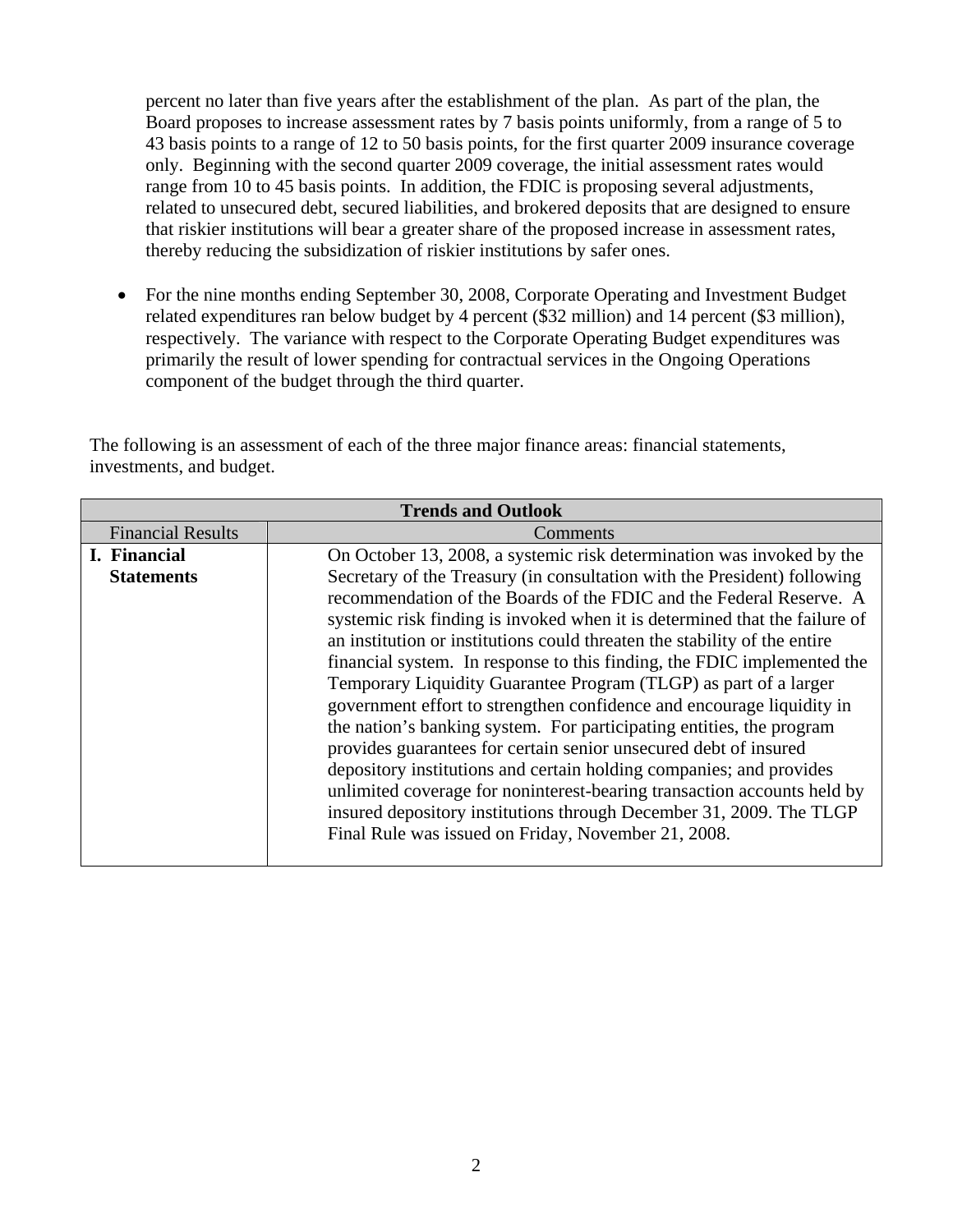|                          | <b>Trends and Outlook</b>                                                                                                                                                                                                                                                                                                                                                                                                                                                                                                                                                                                                                                                                                                                                                                                                                                                                                                                                                                                                                                                                                                                                                                                                                                                                                                                                                                                                                                                                                                                                                                                                                                                                                                                                                                                                                                                                                                                                                                                                                                                                                                                                                                                                     |
|--------------------------|-------------------------------------------------------------------------------------------------------------------------------------------------------------------------------------------------------------------------------------------------------------------------------------------------------------------------------------------------------------------------------------------------------------------------------------------------------------------------------------------------------------------------------------------------------------------------------------------------------------------------------------------------------------------------------------------------------------------------------------------------------------------------------------------------------------------------------------------------------------------------------------------------------------------------------------------------------------------------------------------------------------------------------------------------------------------------------------------------------------------------------------------------------------------------------------------------------------------------------------------------------------------------------------------------------------------------------------------------------------------------------------------------------------------------------------------------------------------------------------------------------------------------------------------------------------------------------------------------------------------------------------------------------------------------------------------------------------------------------------------------------------------------------------------------------------------------------------------------------------------------------------------------------------------------------------------------------------------------------------------------------------------------------------------------------------------------------------------------------------------------------------------------------------------------------------------------------------------------------|
| <b>Financial Results</b> | Comments                                                                                                                                                                                                                                                                                                                                                                                                                                                                                                                                                                                                                                                                                                                                                                                                                                                                                                                                                                                                                                                                                                                                                                                                                                                                                                                                                                                                                                                                                                                                                                                                                                                                                                                                                                                                                                                                                                                                                                                                                                                                                                                                                                                                                      |
| <b>II.</b> Investments   | The DIF investment portfolio's amortized cost (book value) decreased<br>$\bullet$<br>significantly by \$18.8 billion during the first nine months of 2008, and<br>totaled \$31.7 billion on September 30, 2008. The decline was primarily<br>the result of funding failed institution resolutions during the first nine<br>months of 2008. At quarter end, the DIF investment portfolio yield was<br>4.71 percent, almost equal to its December 31, 2007, yield of 4.72<br>percent. While substantial amounts of Treasury Inflation-Protected<br>Securities (TIPS) and longer-duration conventional Treasury securities<br>were sold during the third quarter of 2008, the portfolio's relatively<br>stable yield reflects, in part, the fact that the DIF portfolio's securities<br>have generally similar yields across maturity sectors. At quarter end,<br>the DIF portfolio had only \$851.2 million in overnight investments,<br>down dramatically from its second quarter ending balance of \$9.3<br>billion. Resolution-related outlays prompted drawing down the<br>overnight investment balance prior to liquidating securities. In fact, this<br>somewhat high \$851.2 million overnight investment was because the<br>DIF received \$618.6 million in assessments on September 30, 2008.<br>Conventional Treasury market yields declined dramatically during the<br>third quarter of 2008 as the deepening economic crisis and financial<br>market turmoil prompted a flight to quality with burgeoning investor<br>demand for Treasury securities. The yield declines also reflected<br>growing consensus expectations for additional federal funds target rate<br>cuts. Not surprisingly, the yield declines on intermediate- to longer-<br>maturity Treasury security yields were less dramatic than those of<br>shorter-maturity securities. During the fourth quarter of 2008, Treasury<br>yields are expected to continue to be volatile as market participants<br>gauge whether financial and economic market turmoil is subsiding,<br>prompting Treasury prices to fall; or whether financial and economic<br>market turmoil is deepening, prompting further flight-to-quality<br>Treasury price rallies. |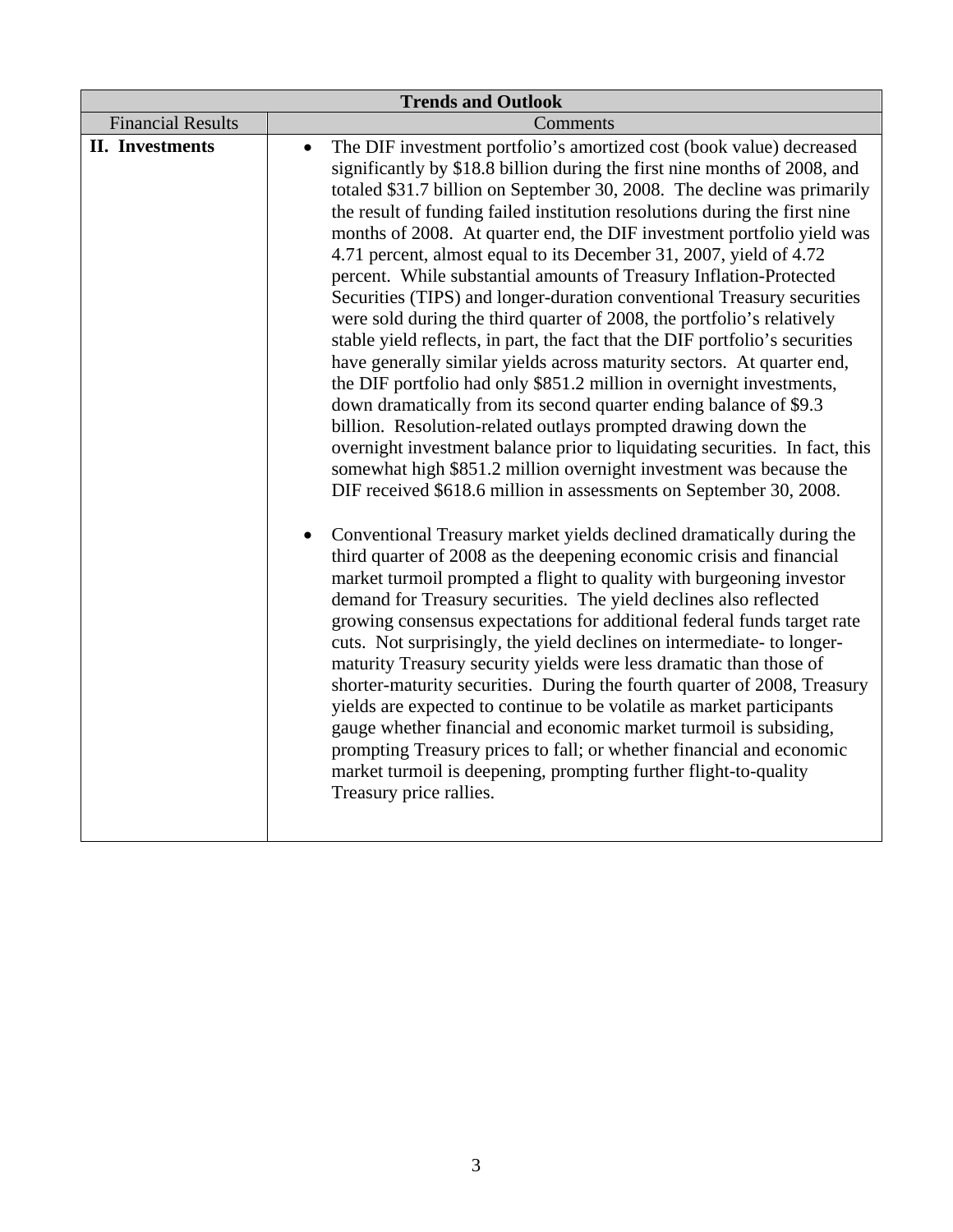| <b>Trends and Outlook</b> |                                                                                                                                                                                                                                                                                                                                                                                                                                                                                                                                                                                                                                                                                                                                                          |  |  |  |  |  |  |  |  |  |
|---------------------------|----------------------------------------------------------------------------------------------------------------------------------------------------------------------------------------------------------------------------------------------------------------------------------------------------------------------------------------------------------------------------------------------------------------------------------------------------------------------------------------------------------------------------------------------------------------------------------------------------------------------------------------------------------------------------------------------------------------------------------------------------------|--|--|--|--|--|--|--|--|--|
| <b>Financial Results</b>  | Comments                                                                                                                                                                                                                                                                                                                                                                                                                                                                                                                                                                                                                                                                                                                                                 |  |  |  |  |  |  |  |  |  |
| <b>III.</b> Budget        | Approximately \$759 million was spent in the Ongoing Operations<br>component of the 2008 Corporate Operating Budget, which was \$32<br>million (4 percent) below the budget for the nine months ending<br>September 30, 2008. The Outside Services - Personnel expense<br>category was approximately \$21 million below its year-to-date budget,<br>and the Salaries and Compensation category was \$9 million below its<br>year-to-date budget. Together, these two categories represented 91<br>percent of the total Ongoing Operations variance.                                                                                                                                                                                                      |  |  |  |  |  |  |  |  |  |
|                           | Approximately \$74 million was spent in the Receivership Funding<br>component of the 2008 Corporate Operating Budget, which was \$0.3<br>million (0.5 percent) less than the budget for the nine months ending<br>September 30, 2008. Spending during the third quarter was<br>significantly more than in the first two quarters as resolutions and<br>receivership activities occurred at a greater pace than during the first<br>half of the year. In September, the Board approved an increase in the<br>Receivership Funding budget component from \$75 million to \$150<br>million. If the growth in the resolutions and receivership management<br>workload continues at its current pace, the budget requirement for 2009<br>will be much higher. |  |  |  |  |  |  |  |  |  |
|                           | Authorized staffing has increased 17 percent from 4,810 at the<br>beginning of the year to 5,621 as of September 30, 2008, due to the<br>increase in resolutions and receivership management activity and the<br>elevated examination workload. The majority of the authorized staffing<br>increase is for hiring non-permanent employees. This trend is also<br>likely to continue into the 2009 budget year.                                                                                                                                                                                                                                                                                                                                           |  |  |  |  |  |  |  |  |  |

#### **I. Corporate Fund Financial Statement Results** (See pages 10 - 11 for detailed data and charts.)

#### **Deposit Insurance Fund (DIF)**

- For the nine months ending September 30, 2008, DIF reported a comprehensive loss of \$17.825 billion compared with comprehensive income of \$1.589 billion for the same period last year. This \$19.414 billion year-over-year decrease was primarily due to a \$22.620 billion increase in the provision for insurance losses, partially offset by a \$1.565 increase in assessment revenue, a \$1.353 billion increase in the unrealized gain on available-for-sale (AFS) securities and a \$473 million realized gain on the sale of AFS securities.
- The provision for insurance losses was \$22.676 billion for the nine months ending September 30, 2008. The total provision consists mainly of the provision for future failures (\$11.602 billion) and the losses estimated at failure for the 13 resolutions to date (\$10.962 billion), the largest of which was the \$8.9 billion loss estimate for the IndyMac resolution. In contrast, the total provision for insurance losses for the nine months ending September 30, 2007 was \$56 million.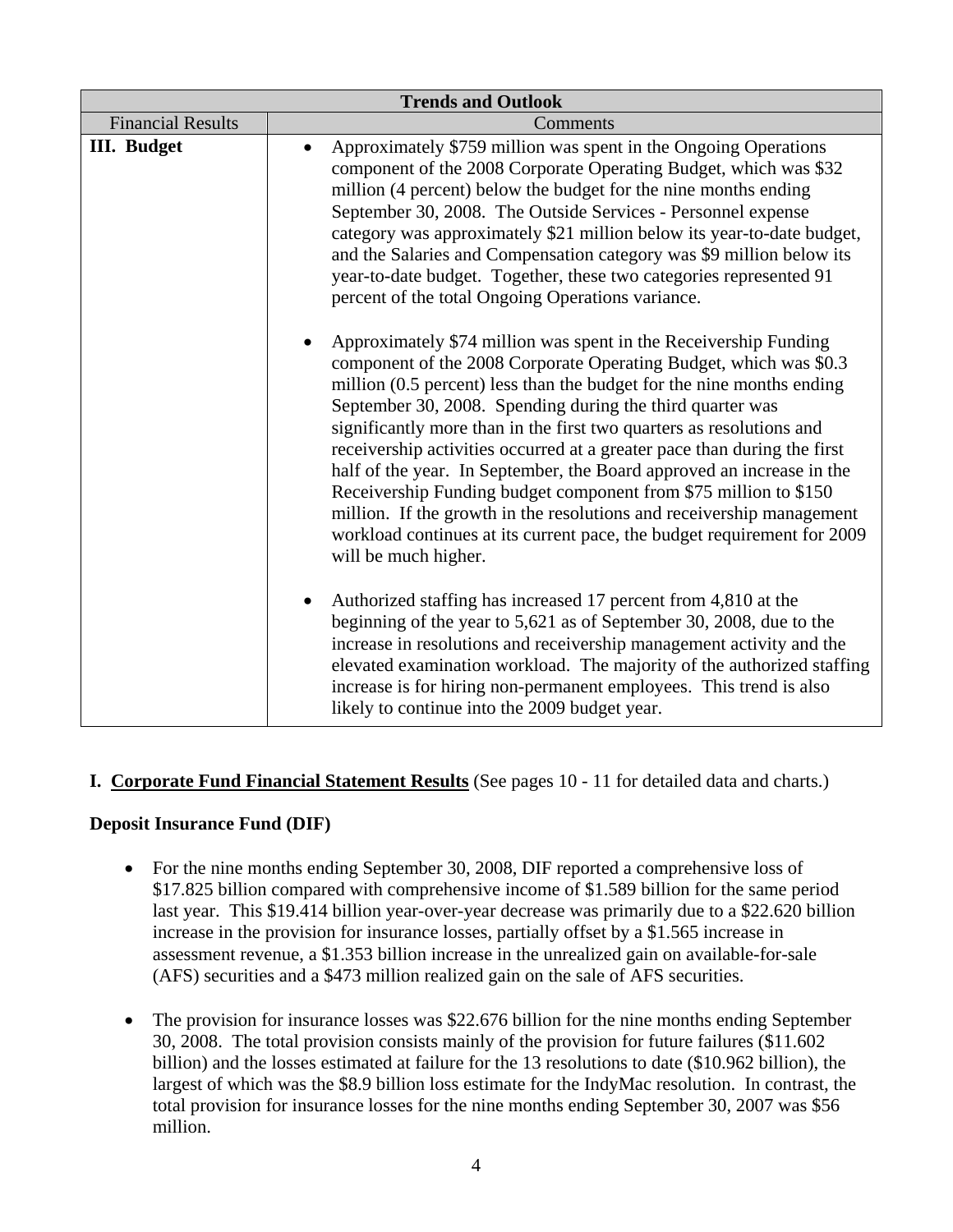- DIF's year-to-date assessment revenue was \$1.969 billion as of September 30, 2008, compared with \$404 million for the nine months ending September 30, 2007. The 2008 revenue consists of: 1) \$1.073 billion in collections for the first and second quarters; 2) \$890 million estimated to be received at the end of the fourth quarter for third quarter insurance coverage; and 3) \$6 million in adjustments recognized in 2008 for fourth quarter 2007 coverage. Of the \$4.7 billion in one-time assessment credits granted, only \$312 million remained as of September 30, 2008.
- Net receivables from resolutions increased by \$12.2 billion to \$14.4 billion during the third quarter 2008. This increase was mostly due to \$8.4 billion in funding provided to the IndyMac conservatorship during the third quarter and an increase of \$1.4 billion in net subrogated accounts (claims against the receivership) and loans to the receiverships for the nine new resolutions over the past three months.

#### **FSLIC Resolution Fund (FRF)**

• FRF's net loss was \$74 million for the third quarter of 2008 compared to \$14 million net income earned during the second quarter. The loss was primarily due to the recognition of an \$85.5 million loss related to a Goodwill judgment, partially offset by \$15.9 million in interest earned on U.S. Treasury obligations. In addition to the above, FRF paid a previously recognized Goodwill judgment to Fifth Third Bank in the amount of \$76.6 million.

### **II. DIF Investment Results** (See pages 12 - 13 for detailed data and charts.)

- The amortized cost (book value) of the DIF investment portfolio decreased dramatically, dropping by \$18.757 billion, or by 37.2 percent, from \$50.469 billion on December 31, 2007, to \$31.712 billion on September 30, 2008. The DIF portfolio's market value dropped by \$18.967 billion or by 36.2 percent, from \$52.378 billion on December 31, 2007, to \$33.411 billion on September 30, 2008.
- The DIF investment portfolio's total return for the first nine months of 2008 was 4.39 percent, approximately 21 basis points less than its benchmark, the Merrill Lynch 1-10 Year U.S. Treasury Index (Index), which had a total return of 4.61 percent during the same period. The DIF portfolio's large cash balances held during the first half of the year acted as a drag on total return performance. In addition, the DIF portfolio's TIPS considerably underperformed the Index's conventional Treasury securities during the third quarter.
- During the third quarter of 2008, to help fund resolution obligations, staff sold a total of 22 securities on seven occasions. These securities had a total book value of \$8.872 billion, a total market value of \$9.345 billion, a weighted average maturity of 4.88 years, and a weighted average effective yield-at-cost of 5.93 percent. These security sales resulted in realized gains of \$473 million. On September 30, 2008, the DIF portfolio's overnight investment balance was \$851.2 million, which includes the receipt of \$618.6 million in assessments on September 30, 2008.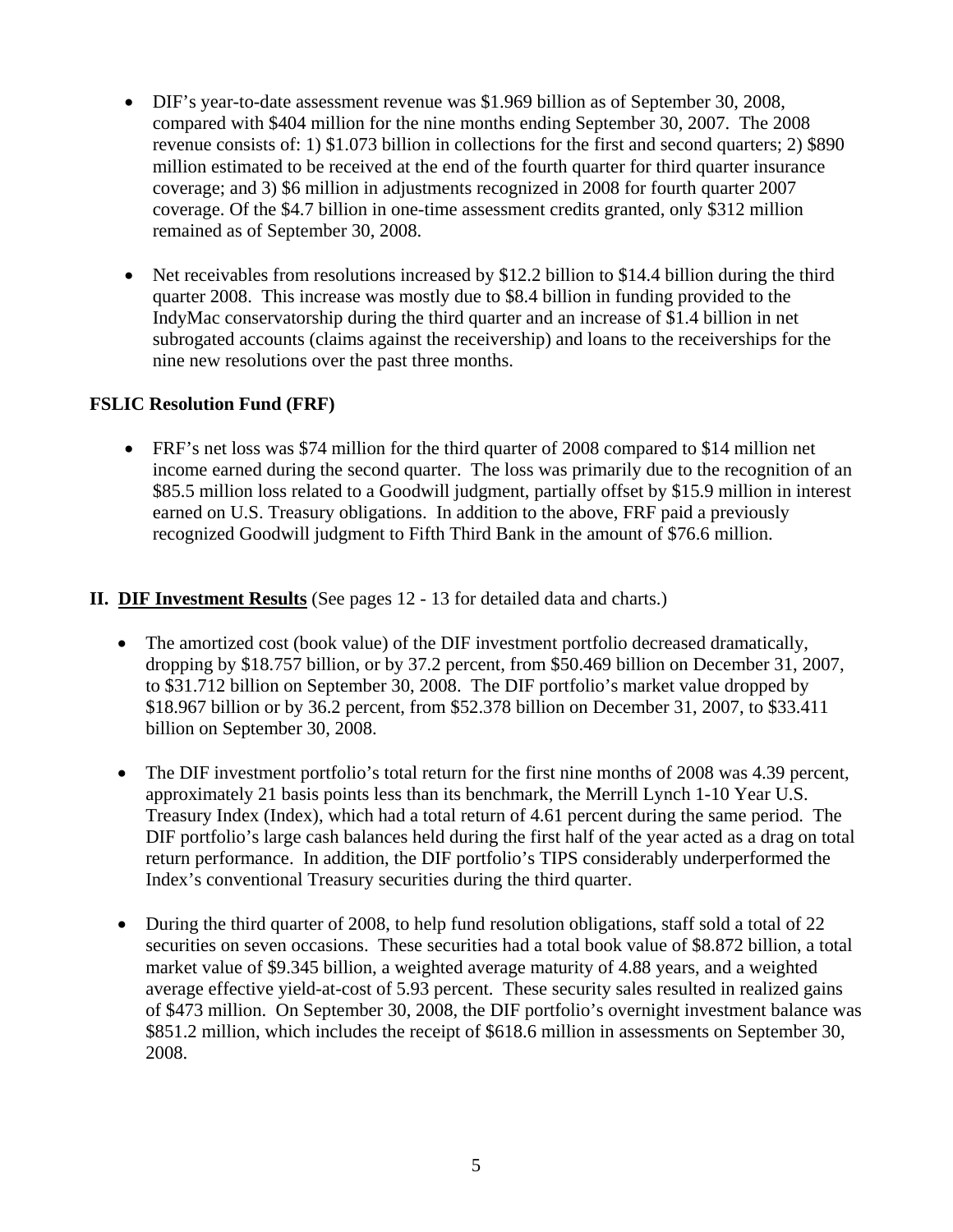#### **The Treasury Market**

- During the third quarter of 2008, conventional Treasury market yields decreased dramatically as the deepening economic crisis and financial market turmoil prompted a flight to quality with burgeoning investor demand for Treasury securities. The yield declines also reflected growing consensus expectations for additional federal funds target rate cuts. The three-month Treasury bill (T-Bill) and the six-month T-Bill yields decreased by 83 basis points and 54 basis points, respectively. The two-year Treasury note, which is also very sensitive to actual and anticipated changes in the federal funds rate, as well as to flight-to-quality concerns, posted a yield decline of 66 basis points during the third quarter. Intermediate- to longer-maturity Treasury security yields also decreased over the course of the third quarter, although not surprisingly, the yield declines were somewhat less dramatic then those of shorter-maturity securities. The yield on the five-year Treasury note declined by 35 basis points, while the yield on the ten-year note dropped by 15 basis points. The conventional Treasury yield curve steepened during the third quarter of 2008, reflecting the drop in yields on shorter-maturity Treasuries. On September 30, 2008, the two-year to ten-year yield curve had a 186-basis point positive spread (compared to a positive 135-basis point spread at the beginning of the quarter). Over the past five years, this spread has averaged 87 basis points.
- During the third quarter of 2008, in stark contrast to conventional Treasury yields, TIPS real yields increased sharply over the course of the third quarter. For example, the real yield on the five-year TIPS maturing on July 15, 2013, increased by 124 basis points. The real yield on the 10-year TIPS maturing on January 15, 2017, increased by 83 basis points. Some analysts were attributing the rise in real yields to a sharp drop in inflation expectations given the recent collapse in oil and other commodity prices. In fact, current TIPS real yields indicate market expectations are that deflation over the near term is a distinct possibility. As of the end of the third quarter 2008, on a par value basis, 9.2 percent of the DIF portfolio is invested in TIPS.

#### **Prospective Strategies**

• The current DIF investment strategy calls for placing all net proceeds from deposit insurance assessments, maturing securities, coupon and other interest payments, and receivership dividends into overnight investments and short-term T-Bills in anticipation of possible funding needs for resolution activities. (See attached Approved Investment Strategy.)

#### **III. Budget Results** (See pages 14 – 15 for detailed data.)

#### **Approved Budget and Staffing Modifications**

Four modifications were made to the 2008 Corporate Operating Budget and authorized staffing during the quarter, in accordance with the authority delegated by the Board of Directors in the 2008 Budget Resolution:

• On July 31, 2008, the Deputy to the Chairman and Chief Financial Officer (CFO) approved mid-year adjustments to the Ongoing Operations component of the 2008 Corporate Operating Budget. Budget authority was realigned among most divisions/offices and major expense categories. The most significant modifications were made to the budgets of the Office of Public Affairs, which was increased by \$9.3 million to pay for contractual services for the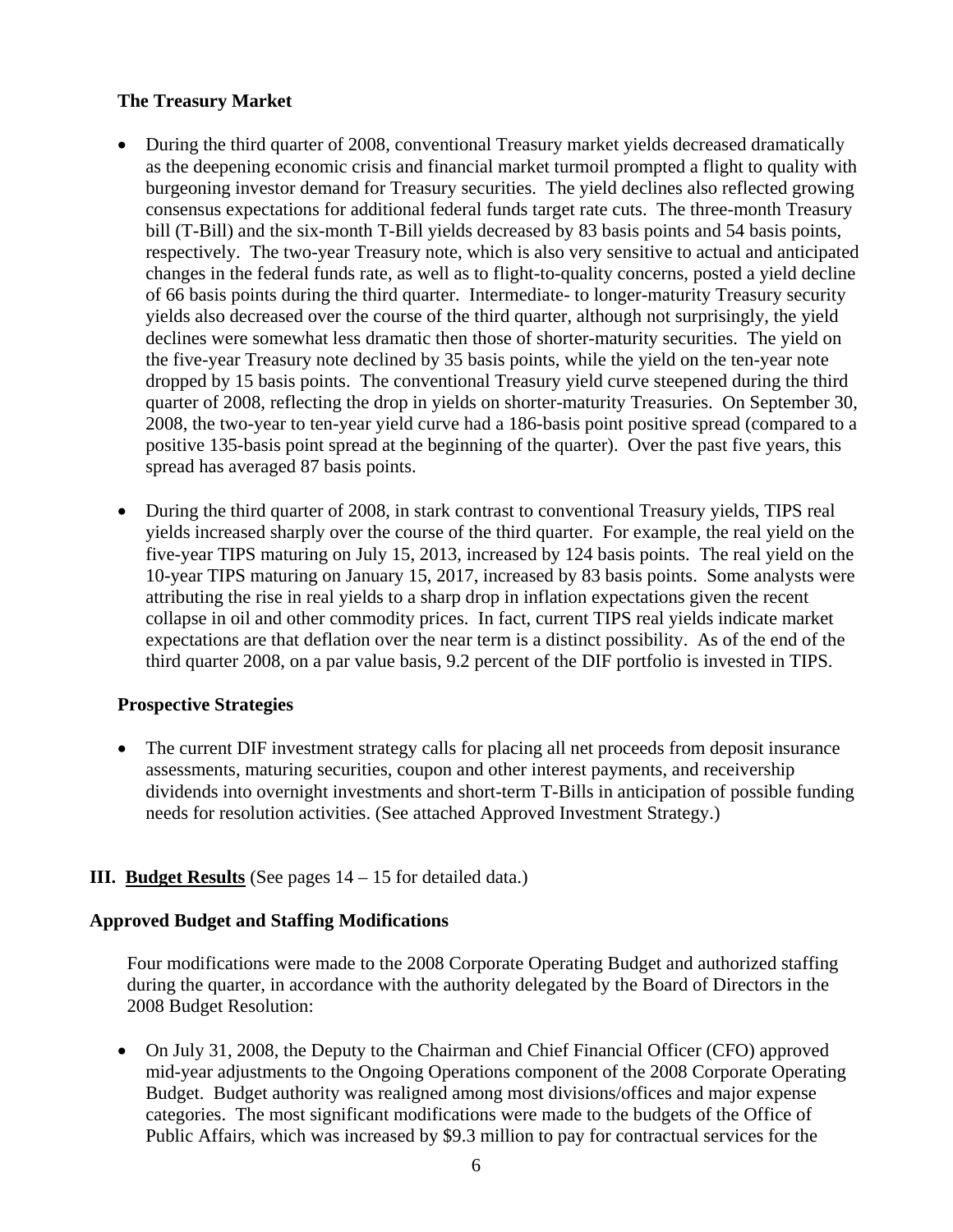FDIC's 75<sup>th</sup> Anniversary Deposit Insurance Public Education campaign; and the Division of Supervision and Consumer Protection (DSC), which was increased by over \$9 million to pay for salaries and benefits and travel costs for additional staff. This increase in DSC was partially offset by a \$2.6 million reduction in Outside Services - Personnel. The mid-year adjustments included changes to the authorized staffing for eight divisions or offices. Authorized staffing for DSC was increased by 127 positions, primarily non-permanent loan review specialist positions to assist with elevated examination workload. Authorized staffing for the Division of Resolutions and Receiverships (DRR) and the Legal Division were increased by 125 and 25 positions, respectively, to address the increase in resolutions activity. Board members were briefed on these planned staffing increases prior to their approval.

- In August 2008, the CFO approved a requested increase of seven non-permanent positions to provide the Division of Information Technology (DIT) with additional technical resources to meet DRR needs related to the increase in failure activity.
- In August 2008, the CFO also approved an increase of 30 non-permanent positions in DRR and 3 non-permanent positions in the Corporate University (CU). The DRR increase will provide additional staff in the Dallas office to perform deposit insurance claims determinations in connection with the projected increase in bank failures, and the CU increase will provide resources to train the large number of new employees in the Dallas office of DRR.
- In September 2008, the CFO approved requested increases of 339 non-permanent positions in DRR, 25 non-permanent positions in the Legal Division, and 10 non-permanent positions in the Division of Administration (DOA). These increases followed the Board's approval earlier in the month of an increase in the Receivership Funding component of the 2008 Corporate Operating Budget from \$75 million to \$150 million. The DRR positions will be used to staff a new temporary West Coast satellite office. The authorized Legal Division staffing increase will permit the re-employment of retired attorneys and other staff to provide on-site legal assistance at failed institutions. The increase in authorized DOA staffing will provide additional resources to handle the increased facilities management, security, and human resources workload that have accompanied staffing increases in DRR and DSC.

#### **Significant Spending Variances**

Significant spending variances by major expense category and division/office are discussed below. Significant spending variances for the nine months ending September 30, 2008, are defined as those that either 1) exceed the YTD budget by \$1 million and represent more than 2 percent for a major expense category or total division/office budget or 2) are under the YTD budget for a major expense category or division/office by an amount more than \$2 million and represent more than 4 percent of the major expense category or total division/office budget.

#### **Significant Spending Variances by Major Expense Category**

#### Ongoing Operations

There were significant spending variances in three major expense categories through the third quarter in the Ongoing Operations component of the 2008 Corporate Operating Budget: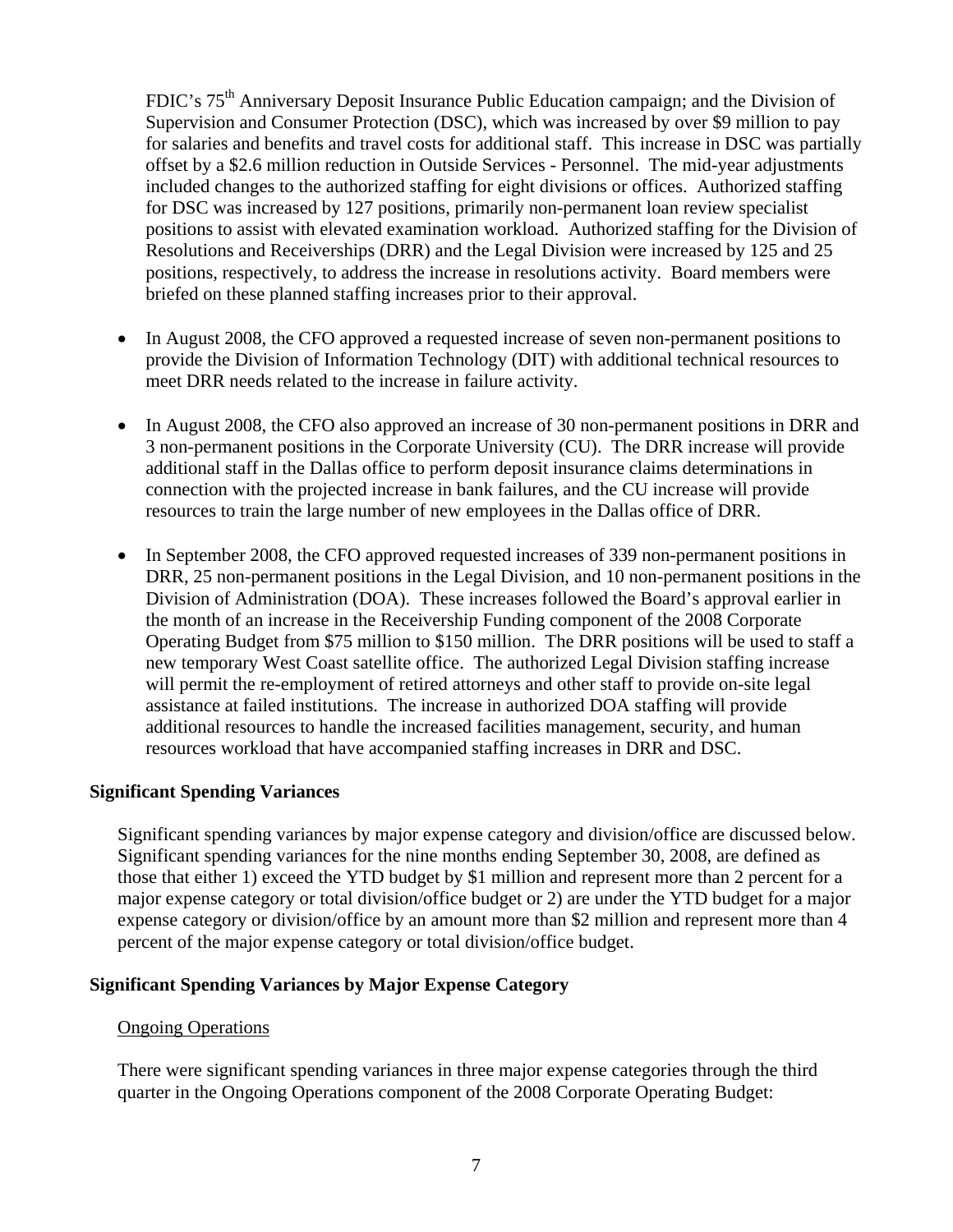- Outside Services-Personnel expenditures were approximately \$21 million, or 16 percent, less than budgeted. The variance was largely due to lower-than-anticipated litigation expenses reimbursed to the U.S. Department of Justice for the Goodwill cases, lower contract spending by DIT for discretionary system development projects due to the unavailability of subject matter experts for system testing; and lower net costs for the Student Residence Center and other administrative contracts in DOA.
- Travel expenditures were approximately \$3 million, or 7 percent, less than budgeted. The variance was attributable to budgeted travel costs for conferences that have been deferred until 2009 and lower-than-expected travel expenses in the supervision area as staff have been diverted to assist with resolutions activities (expensed against the Receivership Funding component).
- Equipment expenditures were approximately \$3 million, or 10 percent, more than budgeted. The variance was largely due to a change in the timing of planned spending for the IT Technical Refresh program as several components were acquired earlier than budgeted. The maintenance costs for IBM software licenses were budgeted in the fourth quarter at \$1.4 million; however, the billing for this software has been occurring on a monthly basis throughout the year. Similarly several PC/LAN hardware maintenance items were budgeted in the fourth quarter but expensed by the end of September.

#### Receivership Funding

The Receivership Funding component of the 2008 Corporate Operating Budget includes funding for non-personnel expenses that are incurred in conjunction with institution failures and the management and disposition of the assets and liabilities of the ensuing receiverships. Receivership Funding also includes all salary and compensation costs of employees hired on a non-permanent basis for actual or anticipated increases in receivership and resolution activity.

There were four major expense categories in which a significant spending variance occurred through the third quarter in the Receivership Funding component of the 2008 Corporate Operating Budget:

- Salary and Compensation expenditures were approximately \$5 million, or 50 percent, less than budgeted, primarily due to a failure to fill newly-authorized non-permanent positions in DRR as quickly as planned. Support for DRR hiring efforts continues to be a major corporate priority.
- Outside Services-Personnel expenditures were approximately \$5 million, or 13 percent, greater than budgeted, primarily due to the unanticipated increase in receivership and resolution activity that occurred during the third quarter.
- Buildings expenditures were approximately \$2 million, or 39 percent, less than budgeted. The budget for this category was increased during the third quarter to provide space for the additional staffing that was authorized in DRR and other organizations but is now expected to be expensed in the fourth quarter.
- Outside Services-Other expenditures were approximately \$1 million, or 213 percent, greater than budgeted, primarily due to the unanticipated increase in receivership and resolution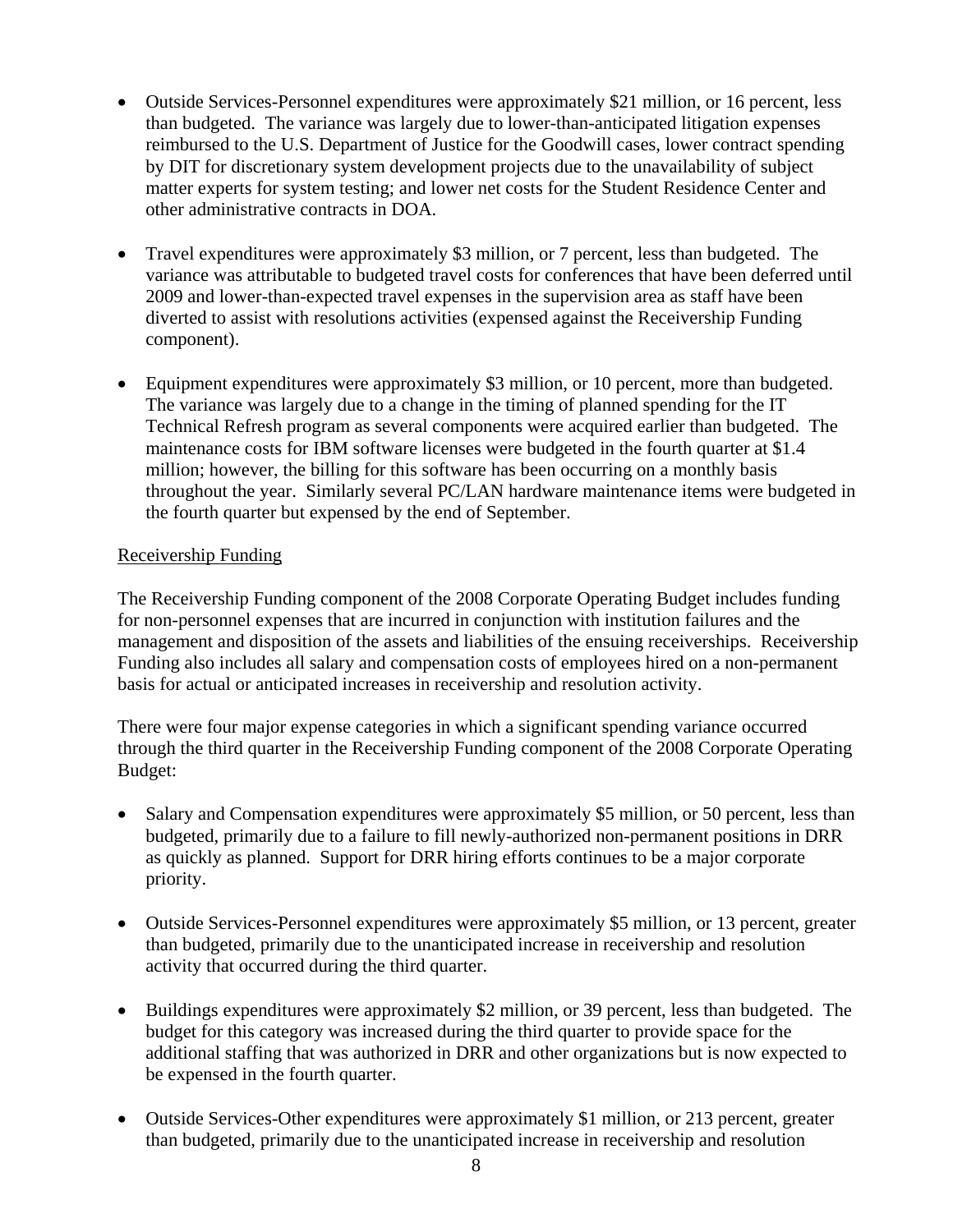activity that occurred during the third quarter. These expenses include telephone lines for callin centers, real estate and personal property taxes, filing and other court costs, advertising costs, and bank service fees.

## **Significant Spending Variances by Division/Office<sup>1</sup>**

Seven organizations had significant spending variances through the end of the third quarter:

- The Division of Administration (DOA) spent approximately \$7 million, or 5 percent, less than budgeted. The variance of \$4.8 million in Ongoing Operations was primarily attributable to lower net costs for the Student Residence Center (because of increased proceeds derived from outside use of the facility) and lower-than-budgeted spending for contractual services. A \$1.8 million variance in the Receivership Funding component of DOA's operating budget reflected the addition of supplemental funding for facilities and equipment to support increased staffing in DRR and other organizations that is not expected to be spent until the fourth quarter.
- The Legal Division spent approximately \$6 million, or 9 percent, less than budgeted. The variance of \$4.5 million in the Receivership Funding component of its operating budget was largely attributable to less-than-anticipated use of outside counsel in connection with resolutions and receivership activities. Also, there was a variance of \$1.5 million in the Ongoing Operations budget component that was related to vacancies in budgeted positions.
- The Division of Insurance and Research (DIR) spent approximately \$3 million, or 10 percent, less than budgeted. The majority of this variance was due to vacancies in budgeted positions and lower-than-budgeted spending for the Central Data Repository.
- The Executive Support Offices spent approximately \$3 million, or 14 percent, less than budgeted. This variance was largely due to delayed execution of contracts for the FDIC's  $75<sup>th</sup>$ Anniversary Public Education campaign.
- The Division of Resolutions and Receiverships (DRR) spent approximately \$3 million, or 4 percent, more than budgeted. This variance was attributable to overspending in the Receivership Funding component of its operating budget due to the unanticipated increase in resolutions and receivership activity during the third quarter.
- The Office of Inspector General spent approximately \$2 million, or 12 percent, less than budgeted. This variance was due to vacancies in budgeted positions and later award of audit contract task orders than was planned during budget formulation.
- The Division of Information Technology (DIT) spent approximately \$3 million, or 13 percent, less than the 2008 spending estimate for investment projects through the third quarter. This was primarily attributable to \$2.8 million in underspending for the multiyear Claims Administration System (CAS) investment project between January 1, 2008, and September 30, 2008, due to delays by the contractor in meeting project milestones. [Note: Unused CAS funding is carried over for use in future periods, but may be used only for the CAS investment project.]

 $\overline{a}$ 

<sup>1</sup> Information on division/office variances reflects variances in both the Corporate Operating Budget and Investment Budget.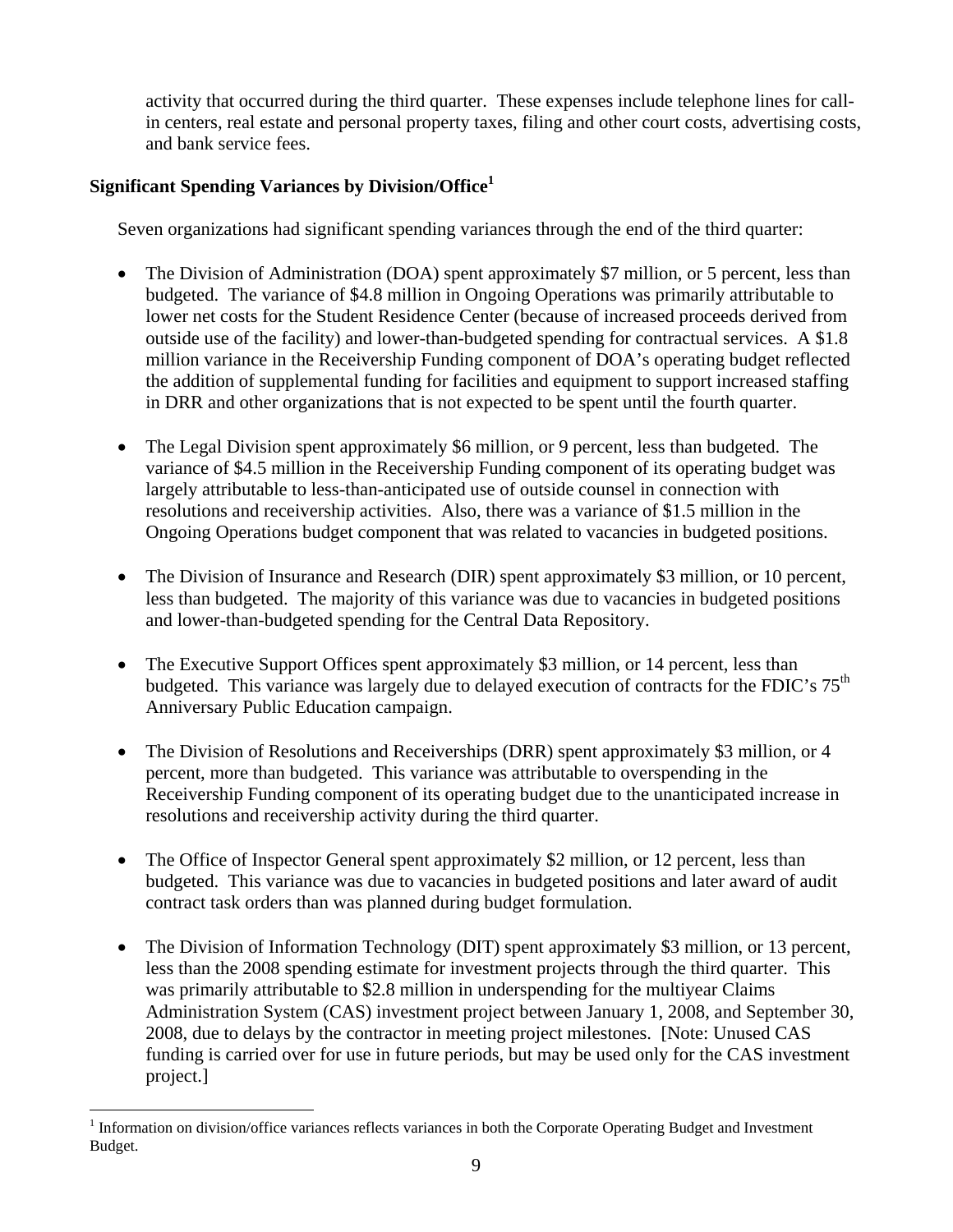# FDIC CFO REPORT TO THE BOARD – Third Quarter 2008

| <b>Fund Financial Results</b><br>(\$ in Millions) - Unaudited |                               |        |     |             |               |            |            |  |                |  |
|---------------------------------------------------------------|-------------------------------|--------|-----|-------------|---------------|------------|------------|--|----------------|--|
| <b>Balance Sheet</b>                                          | <b>Deposit Insurance Fund</b> |        |     |             |               |            |            |  |                |  |
|                                                               |                               |        |     |             | Quarterly     |            |            |  | Year-Over-Year |  |
|                                                               |                               | Sep-08 |     | Jun-08      | Change        |            | Sep-07     |  | Change         |  |
| Cash & cash equivalents                                       | \$                            | 854    | \$  | $9,257$ \$  | $(8,403)$ \$  |            | $2,854$ \$ |  | (2,000)        |  |
| Investment in U.S. Treasury obligations, net                  |                               | 32,559 |     | 43,218      | (10, 659)     |            | 47,933     |  | (15, 374)      |  |
| Assessments receivable, net                                   |                               | 890    |     | 627         |               | 263        | 173        |  | 717            |  |
| Interest receivable on investments and other assets, net      |                               | 472    |     | 695         |               | (223)      | 706        |  | (234)          |  |
| Receivables from resolutions, net                             |                               | 14,414 |     | 2,179       | 12,235        |            | 2.057      |  | 12,357         |  |
| Property, buildings and other capitalized assets, net         |                               | 364    |     | 355         |               |            | 357        |  |                |  |
| Total Assets                                                  | S                             | 49,553 | \$. | $56,331$ \$ | $(6,778)$ \$  |            | 54,080 \$  |  | (4,527)        |  |
| Accounts payable and other liabilities                        |                               | 2,923  |     | 208         | 2,715         |            | 1,942      |  | 981            |  |
| Postretirement benefit liability                              |                               | 116    |     | 116         |               |            | 114        |  |                |  |
| Contingent Liabilities: future failures                       |                               | 11,726 |     | 10,590      |               | 1.136      | 70         |  | 11,656         |  |
| Contingent Liabilities: litigation losses & other             |                               | 200    |     | 200         |               |            | 200        |  |                |  |
| Total Liabilities <mark>l</mark>                              | \$.                           | 14,965 | \$. | $11,114$ \$ |               | $3,851$ \$ | $2,326$ \$ |  | 12,639         |  |
| FYI: Unrealized gain on available-for-sale securities, net    |                               | 1,699  |     | 2,045       |               | (346)      | 221        |  | 1,478          |  |
| FYI: Unrealized postretirement benefit gain                   |                               | 19     |     | 19          |               |            | 22         |  | (3)            |  |
| <b>FUND BALANCE</b>                                           | \$                            | 34.588 | \$  | 45.217 \$   | $(10.629)$ \$ |            | 51,754 \$  |  | (17, 166)      |  |

Over the past four quarters, assessment credits used declined by 66 percent. Of the \$4.7 billion in one-time assessment credits granted, \$312 million (7 percent) is projected to be remaining after the third quarter 2008 assessment collections.



| <b>Income Statement</b>                                      | <b>Deposit Insurance Fund</b> |                |    |               |  |                |  |            |  |                |
|--------------------------------------------------------------|-------------------------------|----------------|----|---------------|--|----------------|--|------------|--|----------------|
|                                                              |                               |                |    |               |  | Quarterly      |  |            |  | Year-Over-Year |
|                                                              |                               | Sep-08         |    | $Jun-08$      |  | Change         |  | Sep-07     |  | Change         |
| Assessments earned                                           | S                             | .969           |    | $1,088$ \$    |  | $881$ \$       |  | $404$ \$   |  | 1,565          |
| Interest earned on investment securities                     |                               | 1,795          |    | 1,269         |  | 526            |  | .955       |  | (160)          |
| Other revenue                                                |                               | 18             |    |               |  | 16             |  | 11         |  |                |
| Realized gain on sale of investments                         |                               | 473            |    |               |  | 473            |  |            |  | 473            |
| Total Revenue <mark>l</mark>                                 | S                             | 4,255          |    | $2,359$ \$    |  | $1,896$ \$     |  | $2,370$ \$ |  | 1,885          |
| Operating expenses (includes depreciation expense)           |                               | 743            |    | 494           |  | 249            |  | 730        |  | 13             |
| <b>Provision for insurance losses</b>                        |                               | 22,676         |    | 10.746        |  | 11,930         |  | 56         |  | 22,620         |
| Other expenses                                               |                               |                |    |               |  |                |  |            |  | (1)            |
| <b>Expenses &amp; Losses</b><br>Total                        | \$.                           | 23,420         | -S | $11,241$ \$   |  | $12.179$ \$    |  | 788 \$     |  | 22,632         |
| Net (Loss)/Income \$                                         |                               | (19,165) \$    |    | $(8,882)$ \$  |  | $(10, 283)$ \$ |  | $.582$ \$  |  | (20, 747)      |
| Unrealized gain/(loss) on available-for-sale securities, net |                               | 1,340          |    | 1,686         |  | (346)          |  | (13)       |  | 1,353          |
| Unrealized postretirement benefit gain/(loss)                |                               |                |    |               |  |                |  | 20         |  | (20)           |
| <b>YTD Comprehensive (Loss)/Income</b> \$                    |                               | $(17, 825)$ \$ |    | $(7, 196)$ \$ |  | $(10.629)$ \$  |  | $.589$ \$  |  | (19, 414)      |



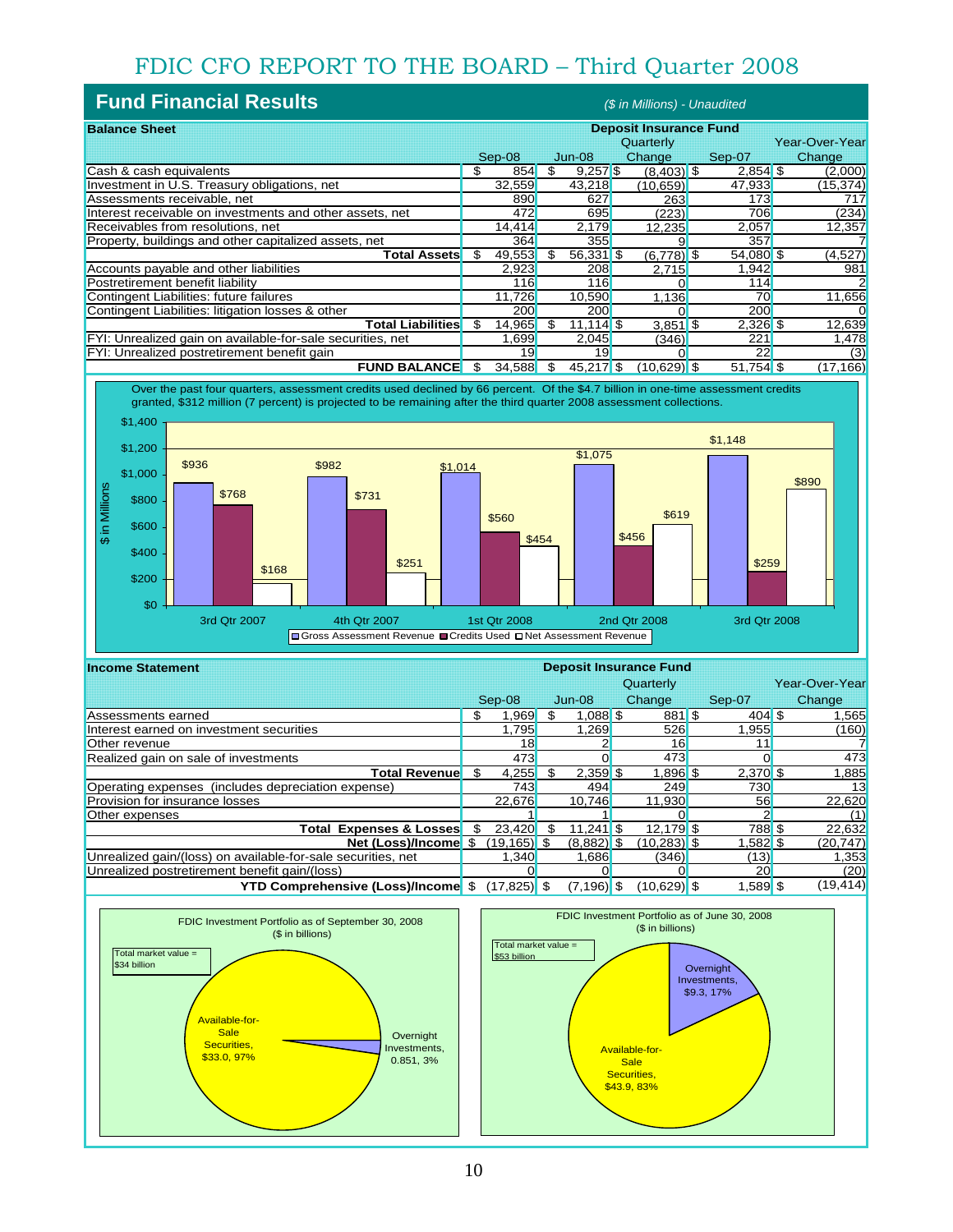## **Fund Financial Results - continued** *(\$ in Millions ) - Unaudited*

**Deposit Insurance Fund**

**FSLIC Resolution Fund**

| <b>Statements of Cash Flows</b>                          | <b>Deposit Insurance Fund</b> |                |    |              |    |                              |  |              |  |                |
|----------------------------------------------------------|-------------------------------|----------------|----|--------------|----|------------------------------|--|--------------|--|----------------|
|                                                          |                               |                |    |              |    | Quarterly                    |  |              |  | Year-Over-Year |
|                                                          |                               | Sep-08         |    | $Jun-08$     |    | Change                       |  | Sep-07       |  | Change         |
| Net (Loss)/Income $$$                                    |                               | $(19, 165)$ \$ |    | $(8,882)$ \$ |    | $(10, 283)$ \$               |  | $1,582$ \$   |  | (20, 747)      |
| Amortization of U.S. Treasury obligations (unrestricted) |                               | 370            |    | 257          |    | 113                          |  | 431          |  | (61)           |
| <b>TIPS Inflation Adjustment</b>                         |                               | (313)          |    | (210)        |    | (103)                        |  | (286)        |  | (27)           |
| Depreciation on property and equipment                   |                               | 41             |    | 27           |    | 14                           |  | 40           |  |                |
| <b>Provision for insurance losses</b>                    |                               | 22,676         |    | 10.746       |    | 11.930                       |  | 56           |  | 22,620         |
| Unrealized gain on postretirement benefits               |                               |                |    |              |    |                              |  | 20           |  | (20)           |
| (Gain) on sale of UST obligations                        |                               | (473)          |    |              |    | (473)                        |  |              |  | (473)          |
| Net change in operating assets and liabilities           |                               | (22, 308)      |    | (1,934)      |    | (20, 374)                    |  |              |  | (22, 313)      |
| Net Cash Provided by (Used by) Operating Activities \$   |                               | (19,172)       | -S |              | 4S | $(19, 176)$ \$               |  | $1,848$ \$   |  | (21,020)       |
| Investments matured and sold                             |                               | 15,784         |    | 5,009        |    | 10,775                       |  | 6,256        |  | 9,528          |
| Investments purchased (includes purchase of property and |                               |                |    |              |    |                              |  |              |  |                |
| equipment)                                               |                               | (3)            |    | (1)          |    | (2)                          |  | (8,204)      |  | 8,201          |
| Net Cash Provided by/(Used by) Investing Activities      | S                             | 15,781         | S  | $5,008$ \$   |    | $10.773$ \$                  |  | $(1,948)$ \$ |  | 17,729         |
| Net Increase (Decrease) in Cash and Cash Equivalents     |                               | (3,391)        |    | 5.012        |    | (8,403)                      |  | (100)        |  | (3,291)        |
| Cash and Cash Equivalents at beginning of year           |                               | 4,245          |    | 4,245        |    |                              |  | 2,954        |  | 1,291          |
| Cash and Cash Equivalents - Ending \$                    |                               | 854            | \$ | $9,257$ \$   |    | $(8,403)$ \$                 |  | $2,854$ \$   |  | (2,000)        |
| <b>Selected Financial Data</b>                           |                               |                |    |              |    | <b>FSLIC Resolution Fund</b> |  |              |  |                |

|                                      |        |            |            | Quarterly |           |            | Year-Over-Year |
|--------------------------------------|--------|------------|------------|-----------|-----------|------------|----------------|
|                                      | Sep-08 |            | $Jun-08$   | Change    |           | Sep-07     | Change         |
| Cash and cash equivalents            |        | 3.459      | $3.444$ \$ |           | 15S       | $3,764$ \$ | (305)          |
| Accumulated deficit, net             |        | (123, 885) | (123, 811) |           | (74)      | (123, 836) | (49)           |
| <b>Resolution equity</b>             |        | 3,470      | 3.458      |           | 12        | 3.790      | (320)          |
| Total revenue                        |        | 60         | 43S        |           |           | $150$ \$   | (90)           |
| Operating expenses                   |        |            |            |           |           |            |                |
| Goodwill/Guarini litigation expenses |        | 167        |            |           | 90        | 179        | (12)           |
| Net (Loss)/Income                    |        | $(115)$ \$ | $(41)$ \$  |           | $(74)$ \$ | $(2)$ \$   | (113)          |

| Receivership Selected Statistics September 2008 vs. September 2007 |    |          |     |        |        |      |          |      |        |        |      |                  |    |          |        |  |
|--------------------------------------------------------------------|----|----------|-----|--------|--------|------|----------|------|--------|--------|------|------------------|----|----------|--------|--|
|                                                                    |    |          |     | DIF    |        | FRF  |          |      |        |        |      | <b>ALL FUNDS</b> |    |          |        |  |
| $(S \text{ in millions})$<br>Year-to-Date                          |    | $Sen-08$ |     | Sep-07 | Change |      | $Sen-08$ |      | Sep-07 | Change |      | Sep-08           |    | $Sep-07$ | Change |  |
| <b>Total Receiverships</b>                                         |    | 30       |     | 25     | 5      |      | 9        |      | 15     | (6)    |      | 39               |    | 40       | (1)    |  |
| Assets in Liquidation                                              | S  | 9.481    | S   | 2.085  | 7.396  | -S   | 34       | -\$  | 32     | 2      | S    | 9.515            | \$ | 2.117    | 7.398  |  |
| <b>Collections</b>                                                 | S  | 432      | \$. | 56     | 376    | - \$ |          | -SS  | 39     | (32)   | - \$ | 439              |    | 95       | 344    |  |
| Dividends Paid-Cash                                                | \$ | 844      | \$. | 252    | 592    | - \$ | 4        | - \$ |        | 3      | - \$ | 848              |    | 253      | 595    |  |

#### **2008 FDIC Bank Failures through September 30, 2008**

(\$ in Millions)

| <b>Institution Name</b>           | Location          | Date of Failure | <b>Assets at Failure</b> | Cash Outlays | Estimated/<br><b>Actual Loss</b> |
|-----------------------------------|-------------------|-----------------|--------------------------|--------------|----------------------------------|
| <b>Washington Mutual Bank</b>     | Henderson, NV     | 9/25/2008       | \$298,792                | \$0          | \$0                              |
| Ameribank, Inc.                   | Northfork, WV     | 9/19/2008       | \$100                    | \$91         | \$42                             |
| Silver State Bank                 | Henderson, NV     | 9/5/2008        | \$1,795                  | \$1,358      | \$505                            |
| <b>Integrity Bank</b>             | Alpharetta, GA    | 8/29/2008       | \$1,045                  | \$934        | \$295                            |
| <b>Columbian Bank &amp; Trust</b> | Topeka, KS        | 8/22/2008       | \$726                    | \$576        | \$62                             |
| <b>First Priority Bank</b>        | Bradenton, FL.    | 8/1/2008        | \$241                    | \$202        | \$72                             |
| First Heritage Bank, N.A.         | Newport Beach, CA | 7/25/2008       | \$289                    | \$257        | \$42                             |
| First National Bank of Nevada     | Reno, NV.         | 7/25/2008       | \$3,585                  | \$2,807      | \$820                            |
| IndyMac Bank                      | Pasadena, CA      | 7/11/2008       | \$27,958                 | \$14,300     | \$8,900                          |
| <b>First Integrity Bank</b>       | Staples, MN       | 5/30/2008       | \$53                     | \$50         | \$2                              |
| ANB Financial, N.A.               | Bentonville, AR   | 5/9/2008        | \$2,012                  | \$1,743      | \$214                            |
| Hume Bank                         | Hume, MO          | 3/7/2008        | \$17                     | \$14         | \$3                              |
| Douglass National Bank            | Kansas City, MO   | 1/25/2008       | \$53                     | \$10         | \$6                              |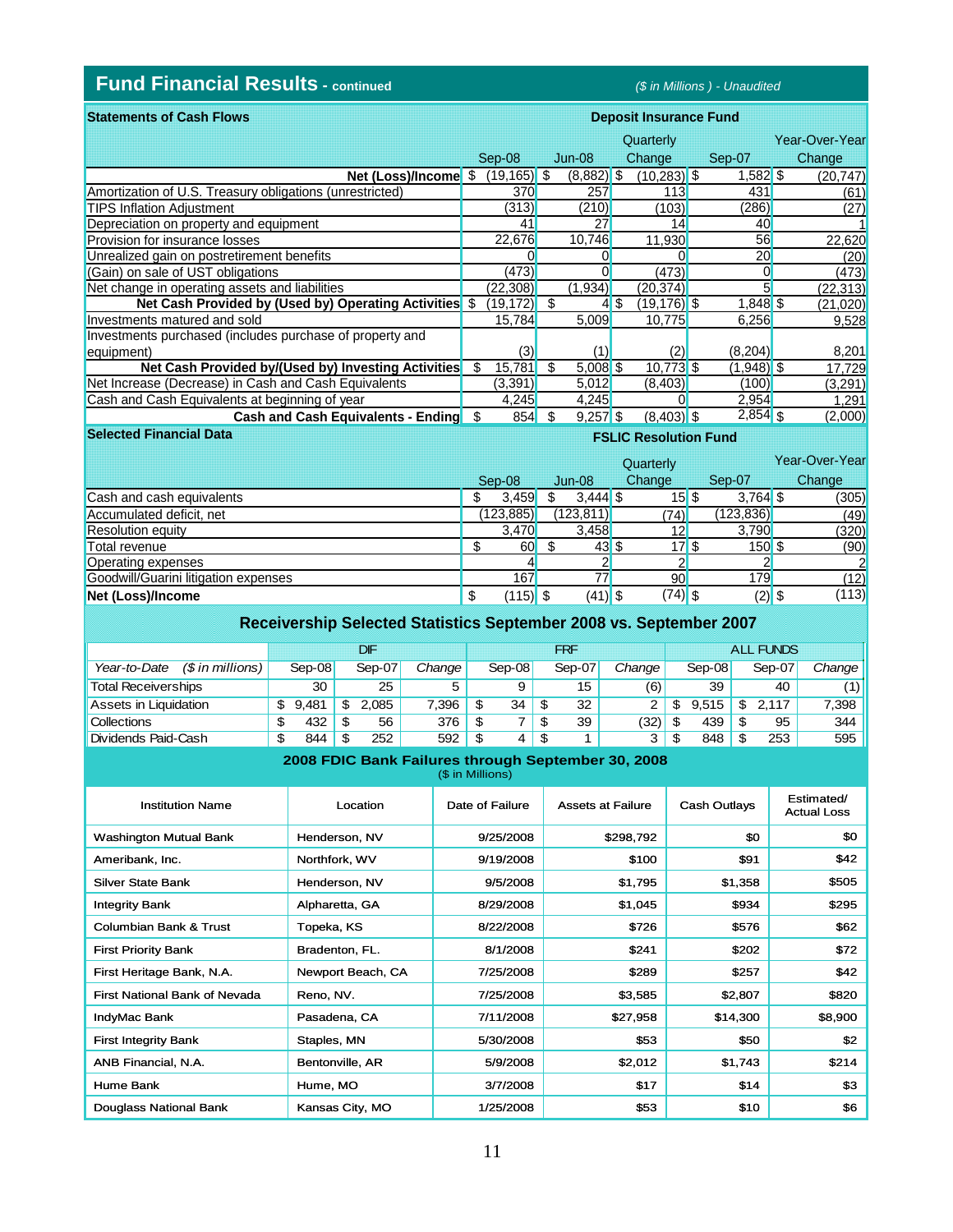| <b>Deposit Insurance Fund Portfolio Summary</b><br>(in millions)                                                                       |                                  |                                  |                                                    |  |  |  |  |  |  |  |
|----------------------------------------------------------------------------------------------------------------------------------------|----------------------------------|----------------------------------|----------------------------------------------------|--|--|--|--|--|--|--|
|                                                                                                                                        | 9/30/08                          | 12/31/07                         | Change                                             |  |  |  |  |  |  |  |
| Par Value<br><b>Amortized Cost</b><br><b>Market Value</b>                                                                              | \$29,937<br>\$31,712<br>\$33,411 | \$47,562<br>\$50,469<br>\$52,378 | (\$17,625)<br>(\$18,757)<br>(\$18,967)             |  |  |  |  |  |  |  |
| Primary Reserve <sup>1</sup><br>Primary Reserve % of Total Portfolio                                                                   | \$33,864<br>100.0%               | \$14,317<br>26.9%                | \$19,547<br>73.1%                                  |  |  |  |  |  |  |  |
| Year-to-Date Total Return (Portfolio)<br>Year-to-Date Total Return (Benchmark) <sup>2</sup><br>Total Return Variance (in basis points) | 4.392%<br>4.605%<br>(21.3)       | 8.629%<br>8.861%<br>(23.2)       | not applicable<br>not applicable<br>not applicable |  |  |  |  |  |  |  |
| Yield-to-Maturity <sup>3</sup>                                                                                                         | 4.71%                            | 4.72%                            | $(0.01\%)$                                         |  |  |  |  |  |  |  |
| Weighted Average Maturity (in years)<br>Effective Duration (in years) <sup>4</sup>                                                     | 4.09                             | 4.06                             | 0.03                                               |  |  |  |  |  |  |  |
| <b>Total Portfolio</b><br>Available-for-Sale Securities<br>Held-to-Maturity Securities <sup>5</sup>                                    | 3.33<br>3.42<br>not applicable   | 3.19<br>1.29<br>3.94             | 0.14<br>2.13                                       |  |  |  |  |  |  |  |

<sup>1</sup> Primary Reserve is the total market value (including accrued interest) of overnight investments, available-for-sale securities, and held-to-maturity securities maturing within three months.

 $^2$  The benchmark is the total return of the Merrill Lynch 1-10 Year U.S. Treasury Index.

 $3$  The Yield-to-Maturity includes the potential yield of Treasury Inflation-Protected Securities (TIPS), which assumes an average 2.2% annual increase in the CPI over the remaining life of each TIPS.

<sup>4</sup> For each TIPS, an estimated 80% "yield beta" factor is applied to its real yield duration to arrive at an estimated effective duration.

 $^5$  In early August 2008, management reclassified all of the DIF portfolio's HTM securities as AFS securities effective as of June 30, 2008, because the FDIC could no longer assert it had the posititive intent and ability to hold its HTM securities until their maturity dates.

| <b>National Liquidation Fund (NLF) Investment Portfolio Summary</b><br>(Dollar Values in Millions) |                  |                      |                               |  |  |  |  |  |  |
|----------------------------------------------------------------------------------------------------|------------------|----------------------|-------------------------------|--|--|--|--|--|--|
|                                                                                                    | 9/30/08          | 12/31/07             | Change                        |  |  |  |  |  |  |
| Book Value <sup>6</sup><br>Yield-to-Maturity<br>Weighted Average Maturity (in days)                | \$2,859<br>2.22% | \$393<br>4.22%<br>19 | \$2,466<br>$(2.00\%)$<br>(14) |  |  |  |  |  |  |

 $^6$  Due to the short-term nature of the NLF, the portfolio's Book and Market Values are identical for reporting purposes.

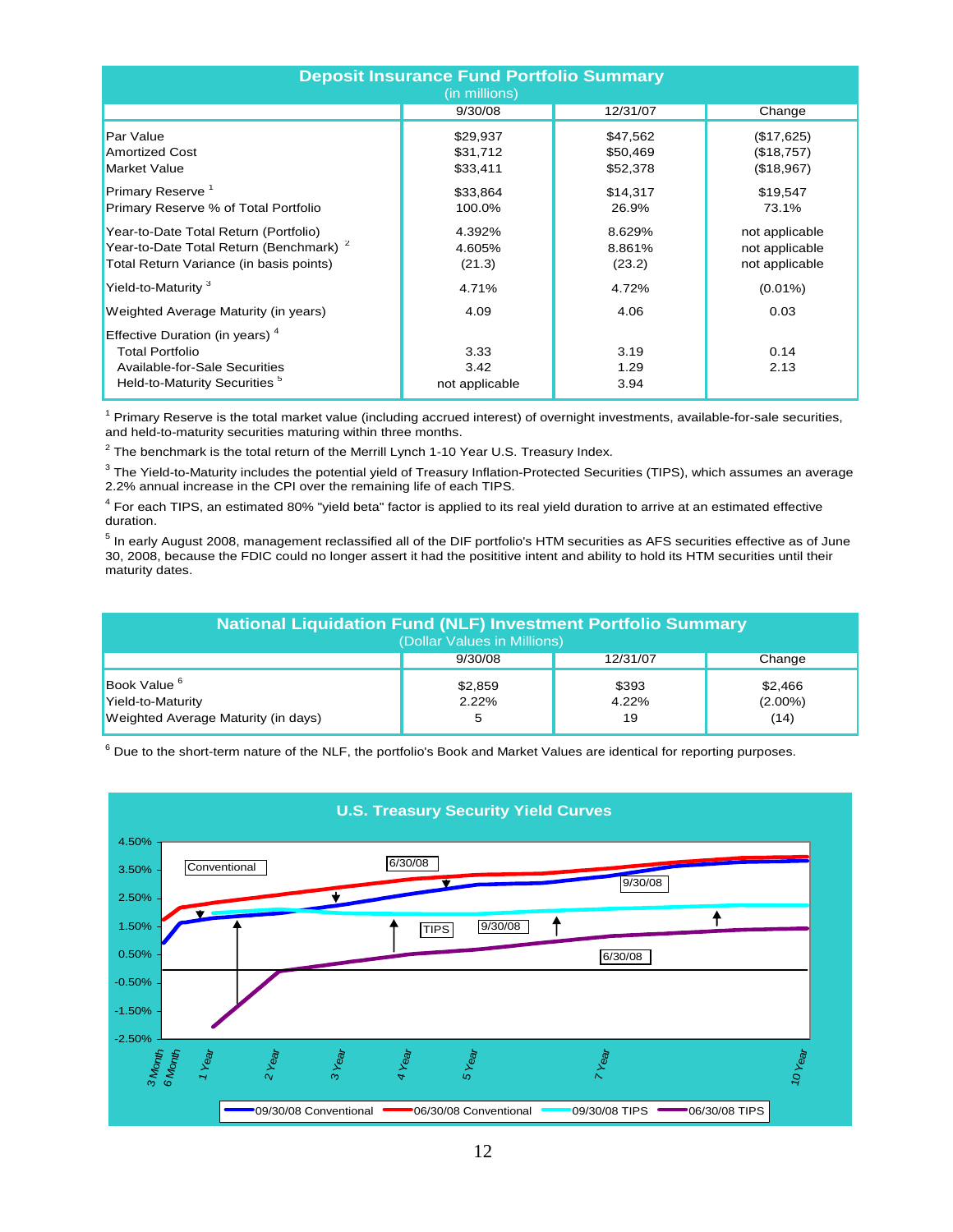## **Strategy as of 3rd Quarter 2008 DEPOSIT INSURANCE FUND**

dividends in overnight investments for potential resolution funding needs. Invest all proceeds from assessments, maturing securities, coupon and other interest payments, and receivership

#### **Strategy Changes for 4th Quarter 2008**

Allow for investing in short-term Treasury bills in addition to overnight investments.

## **NATIONAL LIQUIDATION FUND**

#### **Strategy as of 3rd Quarter 2008**

Maintain a target overnight investment balance between \$20 million and \$25 million.

Strategically invest the remaining funds in the zero- to 12-month maturity sector.

**Strategy Changes for 4th Quarter 2008**

No changes in strategy.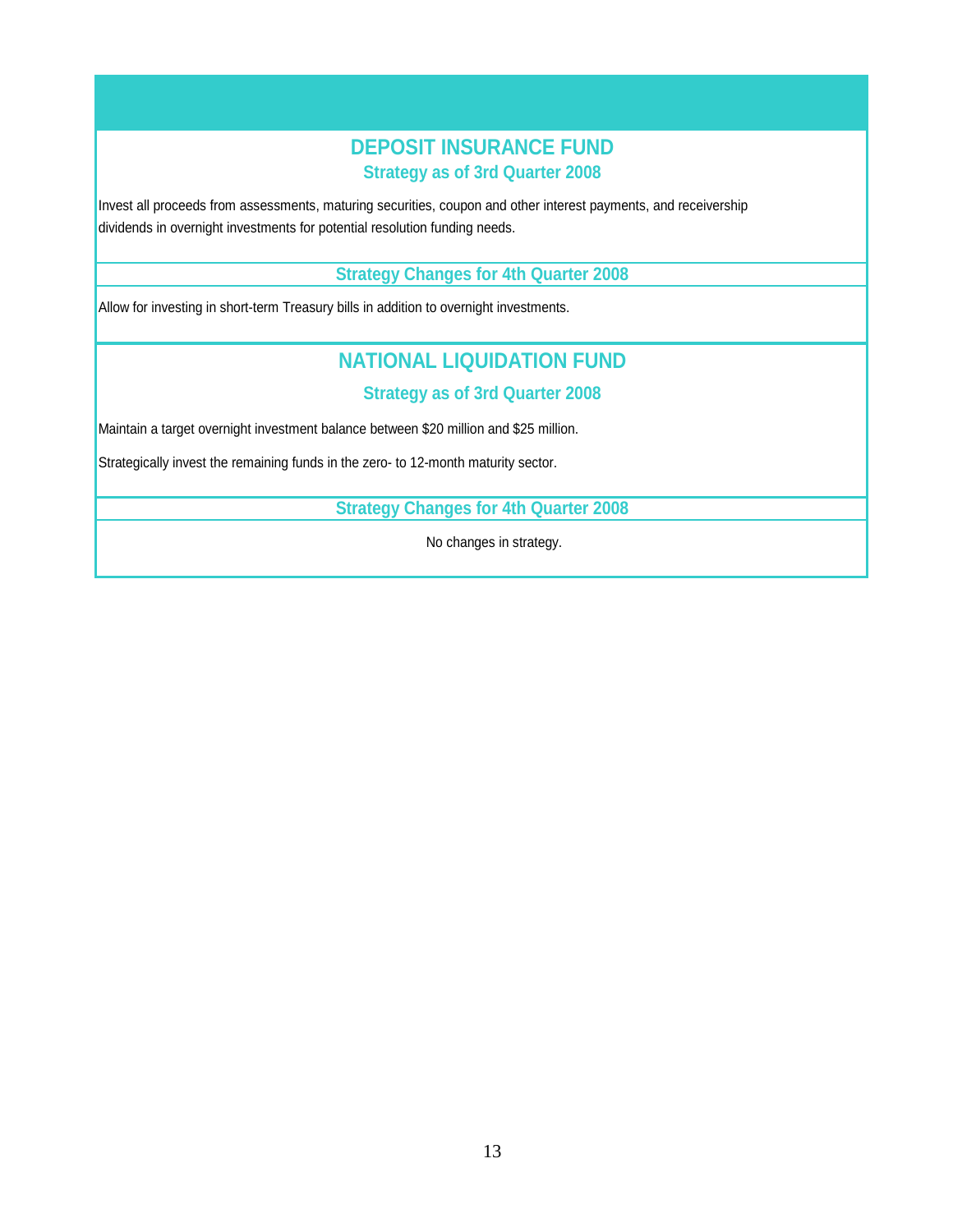| <b>Executive Summary of 2008 Budget and Expenditures</b><br>by Major Expense Category<br><b>Through September 30, 2008</b><br>(Dollars in Thousands)                  |                                                                       |                                                                       |                                                    |                                                                        |  |  |
|-----------------------------------------------------------------------------------------------------------------------------------------------------------------------|-----------------------------------------------------------------------|-----------------------------------------------------------------------|----------------------------------------------------|------------------------------------------------------------------------|--|--|
| Major Expense Category                                                                                                                                                | <b>YTD</b><br><b>Budget</b>                                           | <b>YTD</b><br>Expenditures                                            | $%$ of<br><b>Budget Used</b>                       | Variance                                                               |  |  |
| <b>Corporate Operating Budget</b>                                                                                                                                     |                                                                       |                                                                       |                                                    |                                                                        |  |  |
| <b>Ongoing Operations</b>                                                                                                                                             |                                                                       |                                                                       |                                                    |                                                                        |  |  |
| Salaries & Compensation<br><b>Outside Services - Personnel</b><br>Travel<br><b>Buildings</b><br>Equipment<br><b>Outside Services - Other</b><br><b>Other Expenses</b> | \$510,379<br>133,585<br>48,996<br>41,391<br>30,460<br>17,930<br>8,813 | \$501,788<br>112,559<br>45,803<br>42,123<br>33,413<br>16,033<br>7,430 | 98%<br>84%<br>93%<br>102%<br>110%<br>89%<br>84%    | (\$8,591)<br>(21,026)<br>(3,193)<br>732<br>2,953<br>(1,897)<br>(1,383) |  |  |
| <b>Total Ongoing Operations</b>                                                                                                                                       | \$791,554                                                             | \$759,149                                                             | 96%                                                | $(\$32,405)$                                                           |  |  |
| <b>Receivership Funding</b>                                                                                                                                           |                                                                       |                                                                       |                                                    |                                                                        |  |  |
| Salaries & Compensation<br><b>Outside Services - Personnel</b><br>Travel<br><b>Buildings</b><br>Equipment<br><b>Outside Services - Other</b><br><b>Other Expenses</b> | \$10,767<br>40,492<br>5,106<br>5,643<br>8,653<br>662<br>2,887         | \$5,357<br>45,847<br>5,493<br>3,421<br>8,703<br>2,074<br>2,979        | 50%<br>113%<br>108%<br>61%<br>101%<br>313%<br>103% | (\$5,410)<br>5,355<br>387<br>(2,222)<br>50<br>1,412<br>92              |  |  |
| <b>Total Receivership Funding</b>                                                                                                                                     | \$74,210                                                              | \$73,874                                                              | 100%                                               | $($ \$336)                                                             |  |  |
| <b>Total Corporate Operating Budget</b>                                                                                                                               | \$865,764                                                             | \$833,023                                                             | 96%                                                | $(\$32,741)$                                                           |  |  |
| <b>Investment Budget</b> <sup>1</sup>                                                                                                                                 | \$23,791                                                              | \$20,486                                                              | 86%                                                | $(\$3,305)$                                                            |  |  |
| <b>Grand Total</b>                                                                                                                                                    | \$889,555                                                             | \$853,509                                                             | 96%                                                | $(\$36,046)$                                                           |  |  |

1) Budgets for investment projects are approved on a multi-year basis; the year-to-date budget amount reflects the 2008 spending estimates for approved projects.